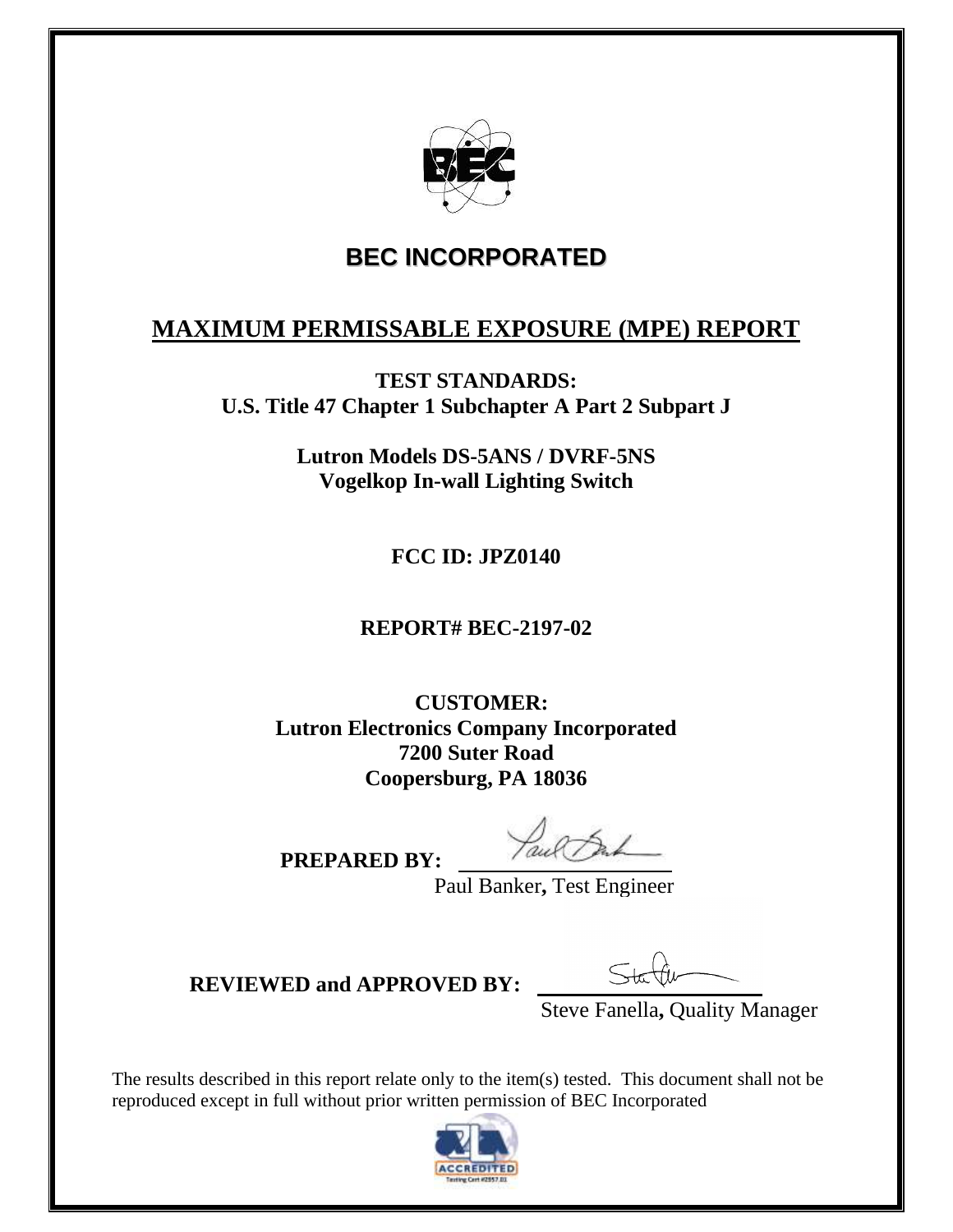

## **TABLE OF CONTENTS**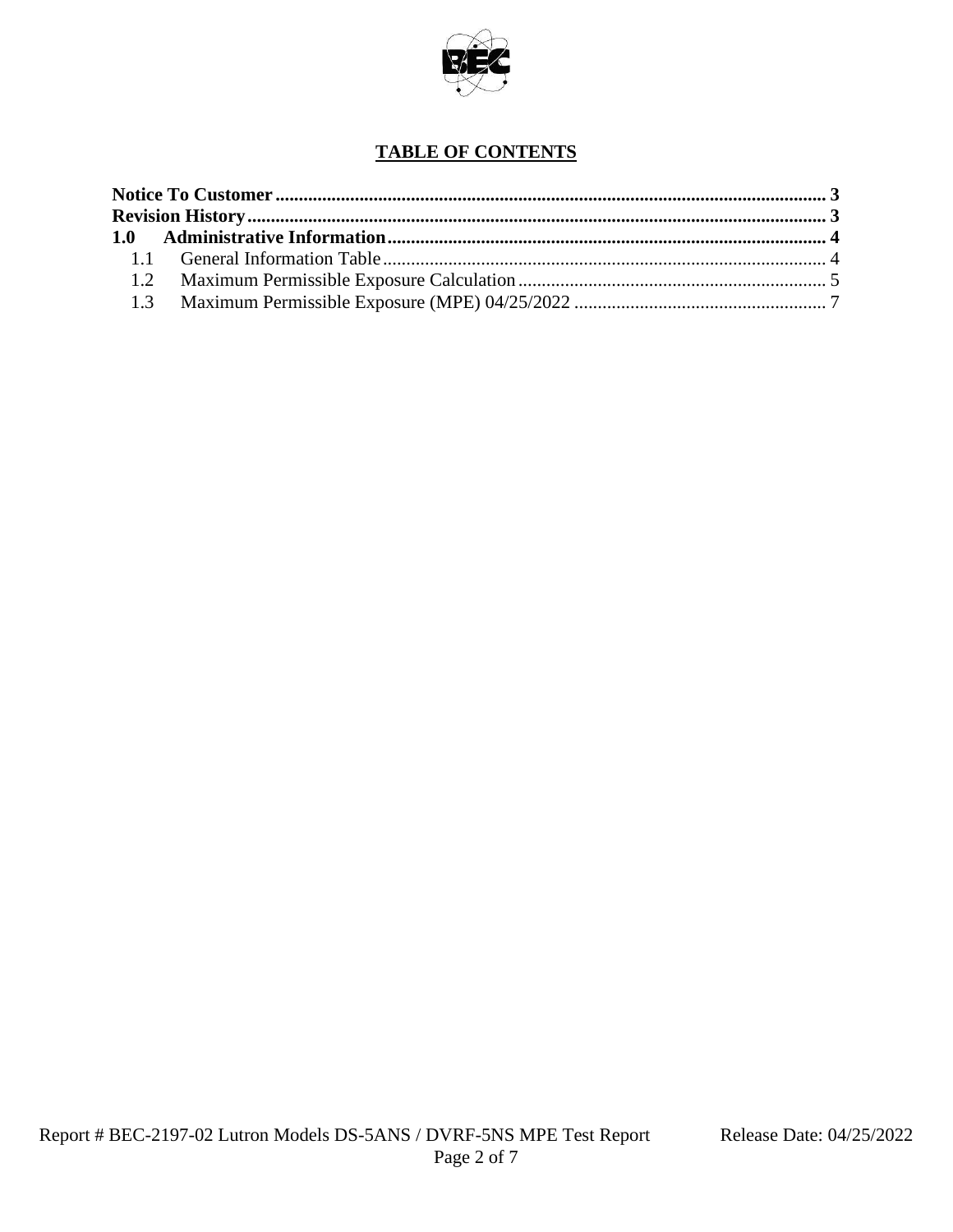

## <span id="page-2-0"></span>**Notice To Customer**

This report and any recommendations it contains represent the result of BEC's testing and assessment on behalf of your company. Testing has been conducted according to accepted engineering standards and practices. This report reflects testing and assessment of product samples provided by your company and may not reflect the characteristics of other samples, especially those produced at different times. Therefore this report and its findings and recommendations, if implemented, should not be construed as an assurance or implied warranty for the continuing electromagnetic compatibility (EMC) of the product. **BEC shall not be liable for incidental or consequential damages, even if advised of the possibility thereof.**

BEC will not disseminate this report to other parties without your express permission. You may reproduce this report in its entirety including this notice and the entireties of any supplemental test reports on the same product (e.g. reports on additional testing following modification). However 'you may not reproduce portions of the report (except for the entirety of the summary section) or quote from it for any purpose without specific prior written permission from BEC'.

## <span id="page-2-1"></span>**Revision History**

| Revision<br># | Description of Changes             | Date of Changes | Date Released |
|---------------|------------------------------------|-----------------|---------------|
|               | <b>Test Report Initial Release</b> | N/A             | 04/25/2022    |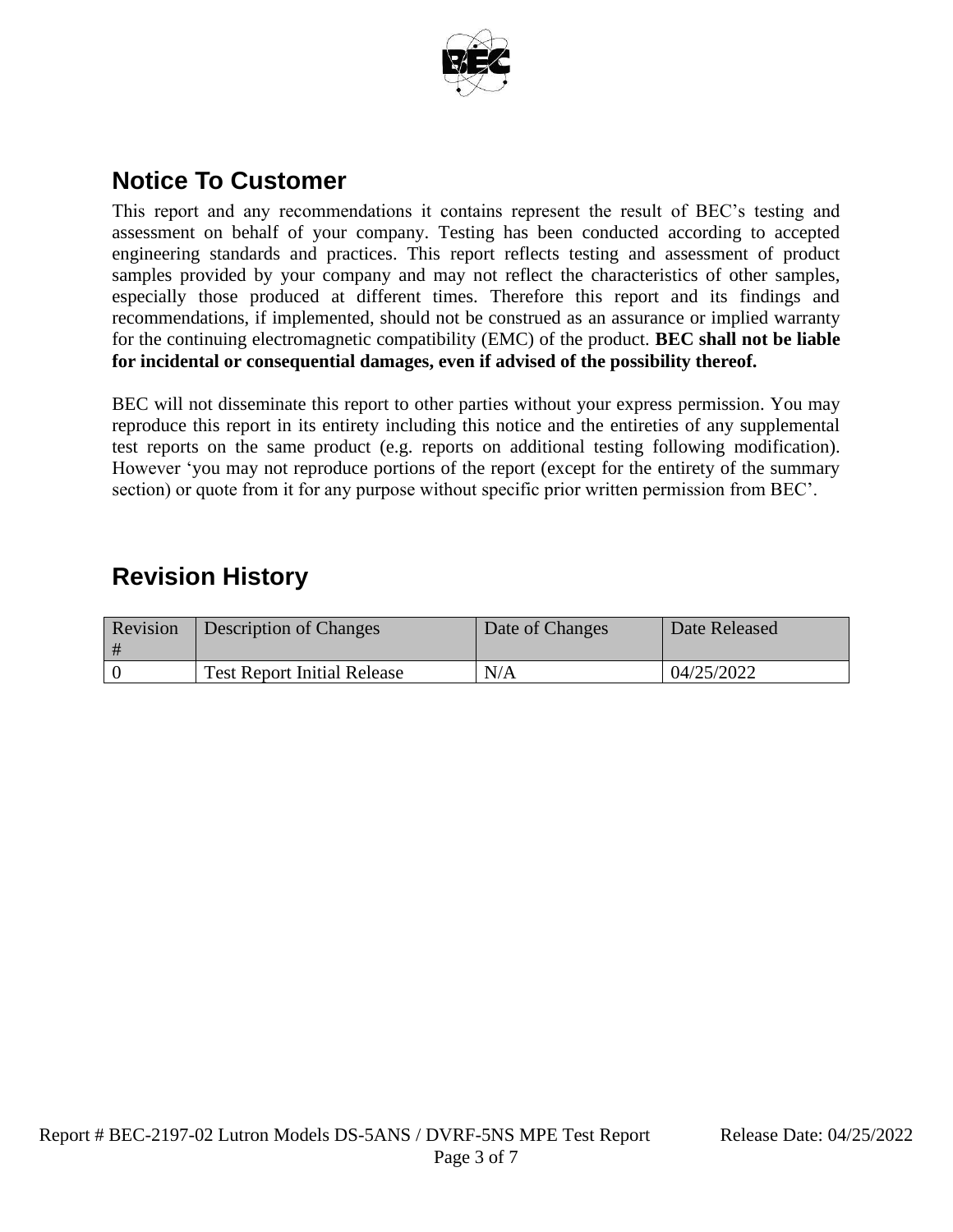

# <span id="page-3-0"></span>**1.0 Administrative Information**

### <span id="page-3-1"></span>**1.1 General Information Table**

| <b>Project Number</b>                               | <b>BEC-2197</b>                                            |  |  |  |
|-----------------------------------------------------|------------------------------------------------------------|--|--|--|
| <b>Manufacturer</b>                                 | <b>Lutron Electronics</b>                                  |  |  |  |
| <b>Model Numbers Tested</b>                         | DS-5ANS / DVRF-5NS                                         |  |  |  |
| <b>EUT Sample Type</b>                              | FCC Test Code Radiated Sample                              |  |  |  |
| <b>EUT Serial Number</b>                            | 030A5E8                                                    |  |  |  |
| <b>EUT Sample Number</b>                            | 2197-01                                                    |  |  |  |
| <b>EUT Firmware Version</b>                         | 2.01                                                       |  |  |  |
| <b>Frequency of Operation</b>                       | 431 MHz to 437 MHz                                         |  |  |  |
| <b>Antenna Gain</b>                                 | $-14.85$ dBi                                               |  |  |  |
| <b>Antenna Type</b>                                 | Loop                                                       |  |  |  |
| <b>Modulation</b>                                   | <b>FSK</b>                                                 |  |  |  |
| <b>FCC Classification</b>                           | DSR, Part 15 Remote Control/Security Device<br>Transceiver |  |  |  |
| <b>Date Samples Received</b>                        | 03/16/2022                                                 |  |  |  |
| <b>Sample Type and Condition</b><br><b>Received</b> | <b>Production Unit Suitable for Test</b>                   |  |  |  |
| <b>EUT Description</b>                              | Vogelkop Wireless RF In-wall Lighting Switch               |  |  |  |
| <b>FCC ID</b>                                       | <b>JPZ0140</b>                                             |  |  |  |
| <b>Applicable FCC Rules</b>                         | 47 CFR Part 2.1091, OET Bulletin 65                        |  |  |  |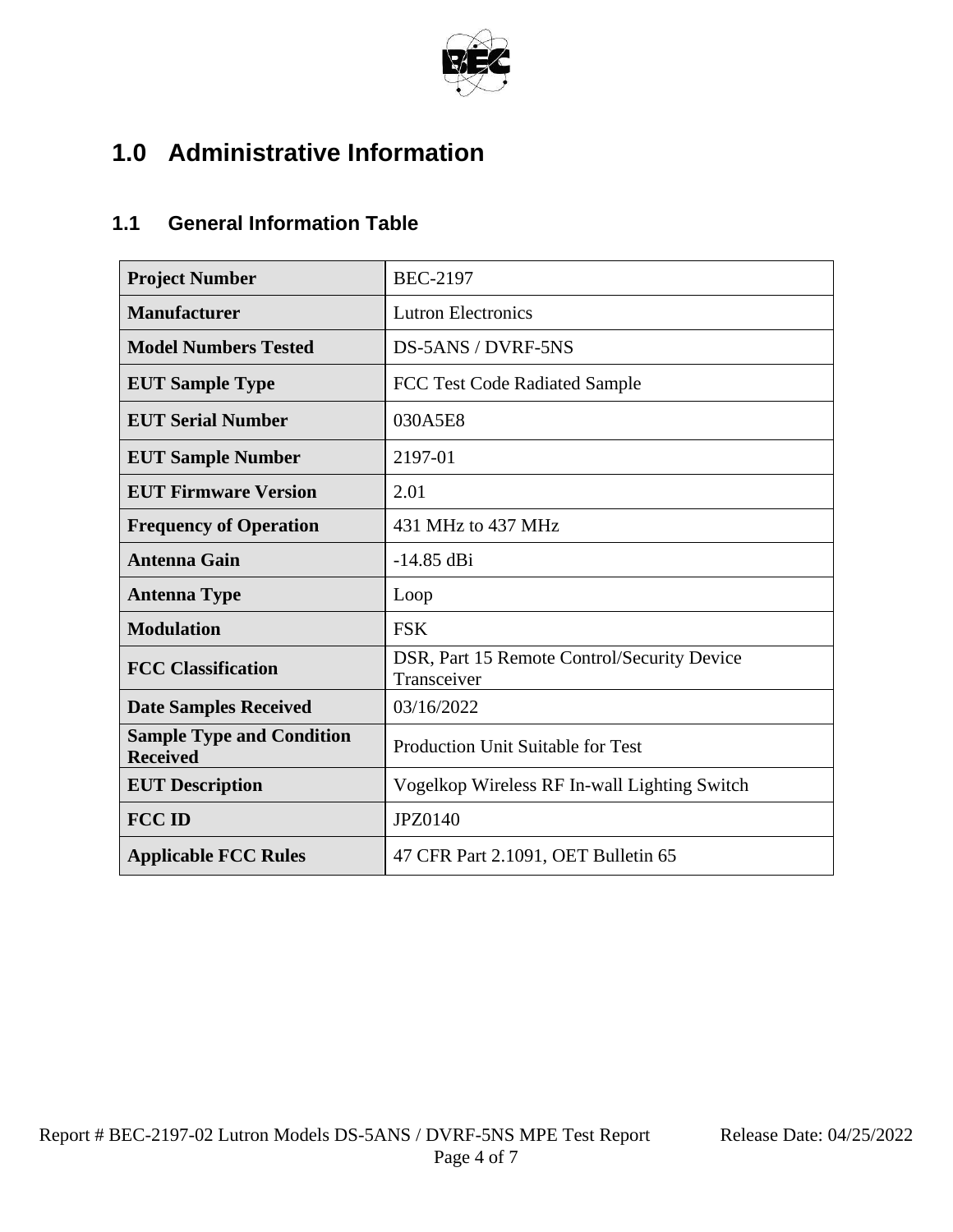

### <span id="page-4-0"></span>**1.2 Maximum Permissible Exposure Calculation**

#### **§1.1307 Actions that may have a significant environmental effect, for which Environmental Assessments (EAs) must be prepared.**

(b)(1) *Requirements.* (i) With respect to the limits on human exposure to RF provided in §1.1310 of this chapter, applicants to the Commission for the grant or modification of construction permits, licenses or renewals thereof, temporary authorities, equipment authorizations, or any other authorizations for radiofrequency sources must either:

(A) Determine that they qualify for an exemption pursuant to  $$1.1307(b)(3);$ 

(B) Prepare an evaluation of the human exposure to RF radiation pursuant to §1.1310 and include in the application a statement confirming compliance with the limits in §1.1310; or

(C) Prepare an Environmental Assessment if those RF sources would cause human exposure to levels of RF radiation in excess of the limits in §1.1310

#### **§1.1310 Radiofrequency radiation exposure limits.**

(2) At operating frequencies less than or equal to 6 GHz, the limits for maximum permissible exposure (MPE), derived from whole-body Specific Absorption Rate (SAR) limits and listed in Table 1 of paragraph (e) of this section, may be used instead of whole-body SAR limits as set forth in paragraph (a) through (c) of this section to evaluate the environmental impact of human exposure to RF radiation as specified in §1.1307(b), except for portable devices as defined in §2.1093 as these evaluations shall be performed according to the SAR provisions in §2.1093 of this chapter.

(4) Both the MPE limits listed in Table 1 of paragraph (e) of this section and the SAR limits as set forth in paragraph (a) through (c) of this section and in §2.1093 of this chapter are for continuous exposure, that is, for indefinite time periods. Exposure levels higher than the limits are permitted for shorter exposure times, as long as the average exposure over the specified averaging time in Table 1 is less than the limits. Detailed information on our policies regarding procedures for evaluating compliance with all of these exposure limits can be found in the FCC's *OET Bulletin 65,* "Evaluating Compliance with FCC Guidelines for Human Exposure to Radiofrequency Electromagnetic Fields," and in supplements to *Bulletin 65,* all available at the FCC's Internet Web site: *[http://www.fcc.gov/oet/rfsafety.](http://www.fcc.gov/oet/rfsafety)*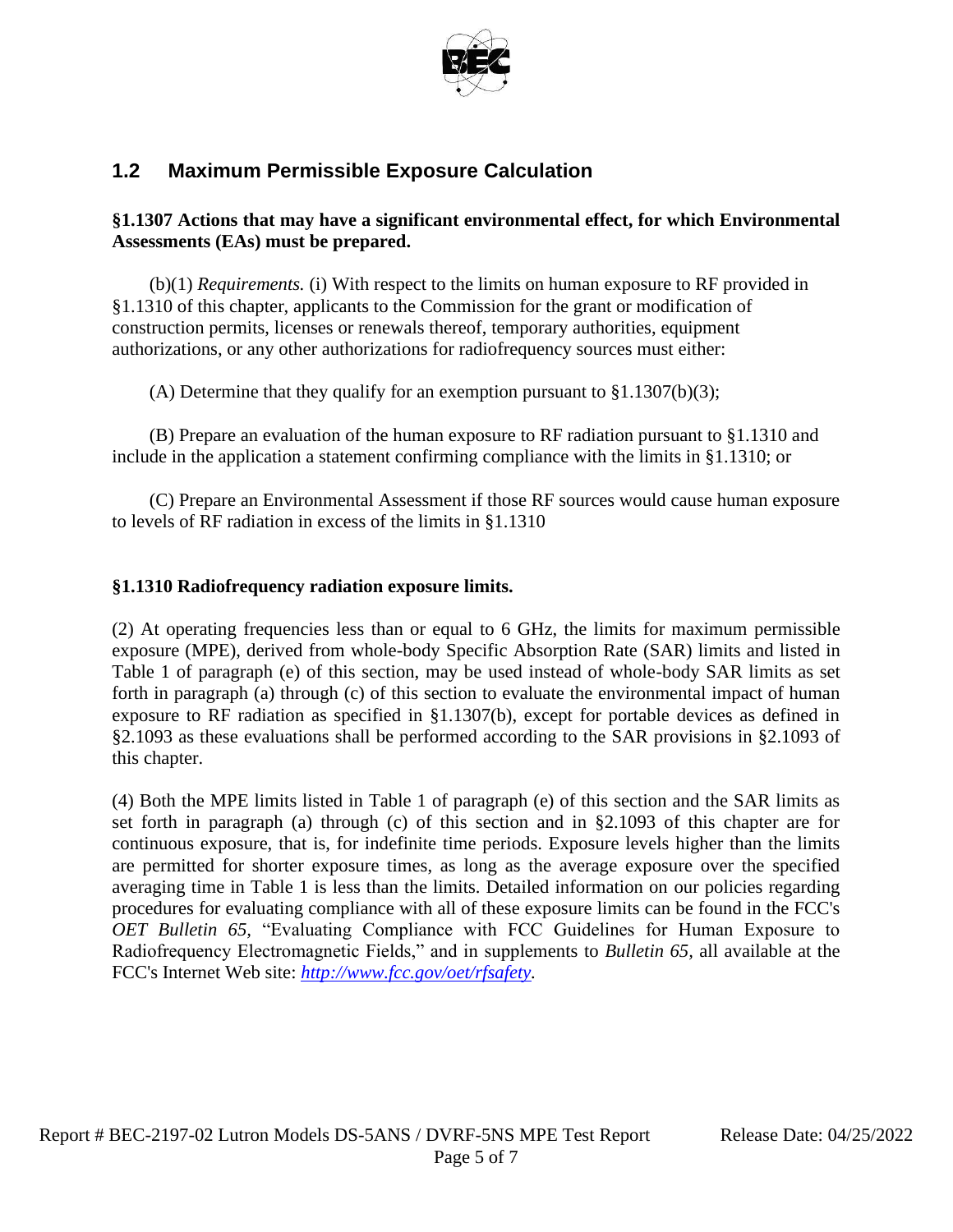

#### **§2.1091 Radiofrequency radiation exposure evaluation: mobile devices.**

(b) For purposes of this section, the definitions in §1.1307(b)(2) of this chapter shall apply. A mobile device is defined as a transmitting device designed to be used in other than fixed locations and to generally be used in such a way that a separation distance of at least 20 centimeters is normally maintained between the RF source's radiating structure(s) and the body of the user or nearby persons. In this context, the term "fixed location" means that the device is physically secured at one location and is not able to be easily moved to another location while transmitting. Transmitting devices designed to be used by consumers or workers that can be easily re-located, such as wireless devices associated with a personal desktop computer, are considered to be mobile devices if they meet the 20-centimeter separation requirement.

The Lutron Model DS-5ANS / DVRF-5NS is categorized as a fixed RF source as defined by 47 CFR Part 1.1307. Although the device is not mobile or portable, the fixed RF source will be evaluated at a distance of 20 cm. This distance is much less than probable exposure distance. The device will be mounted at the top of a window or door. Therefore, the limits of Section 1.1310, Table 1 "Limits for Maximum Permissible Exposure (MPE)" Section (ii) "Limits for General Population / Uncontrolled Exposure are applicable.

The use of OET Bulletin 65 was used to calculate the Power Density based upon EIRP levels of the QSFC-EDU-BP-C device measured and reported by this laboratory during testing for compliance to 47 CFR Part 15C.

#### **From: OET Bulletin 65 Edition 97-02, page 19.**

$$
S = \frac{PG}{4\pi R^2} \tag{3}
$$

| where: | $S = Power Density (in appropriate units, e.g., mW/cm2)$<br>$P = Power$ input to the antenna (in appropriate units, e.g., mW)<br>$G =$ Power Gain of the antenna in the direction of interest to an isotropic radiator<br>$R =$ distance to the center of radiation of the antenna (appropriate units, e.g., cm) |  |  |  |  |
|--------|------------------------------------------------------------------------------------------------------------------------------------------------------------------------------------------------------------------------------------------------------------------------------------------------------------------|--|--|--|--|
| or:    | $S = EIRP$<br>(4)<br>$4\pi R^2$                                                                                                                                                                                                                                                                                  |  |  |  |  |
| where: | $EIRP =$ equivalent (or effective) isotropically radiated power (mw)                                                                                                                                                                                                                                             |  |  |  |  |